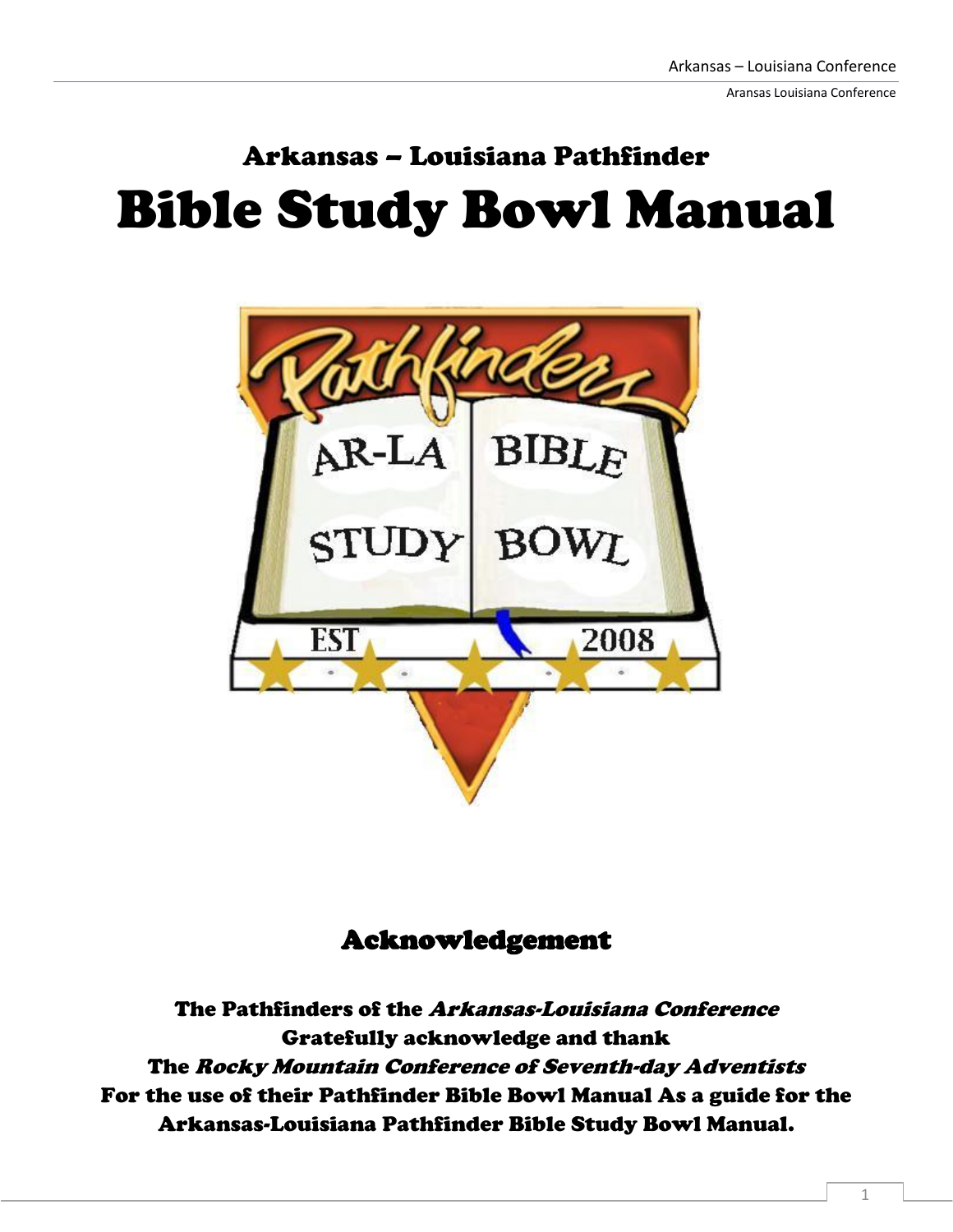Arkansas Louisiana Conference

# **Table of Contents**

|                                                                                                                                                                                                               | 3        |
|---------------------------------------------------------------------------------------------------------------------------------------------------------------------------------------------------------------|----------|
| Instructions for Conference Pathfinder                                                                                                                                                                        |          |
| <b>Learning Materials</b><br>Picking the Team<br>Designating a Judge<br>Preparing for the Trip<br>Hosting a Bowl                                                                                              | $4-6$    |
| The Conference Bible Study Bowl Coordinator<br>The Pathfinder Area Coordinators<br><b>The Quiz Master</b><br>The Score Keeper<br>The Projectionist and assistant (if needed)<br>The Time Keeper<br>The Judges | $7-9$    |
| <b>Official Bible Bowl Time</b><br>Sequestering the Judges<br>Preliminaries<br>The Actual Bible Study Bowl<br>The Final Judging<br><b>Presenting of Awards</b><br>Closing                                     | $9 - 10$ |
|                                                                                                                                                                                                               | 10       |
|                                                                                                                                                                                                               | 11       |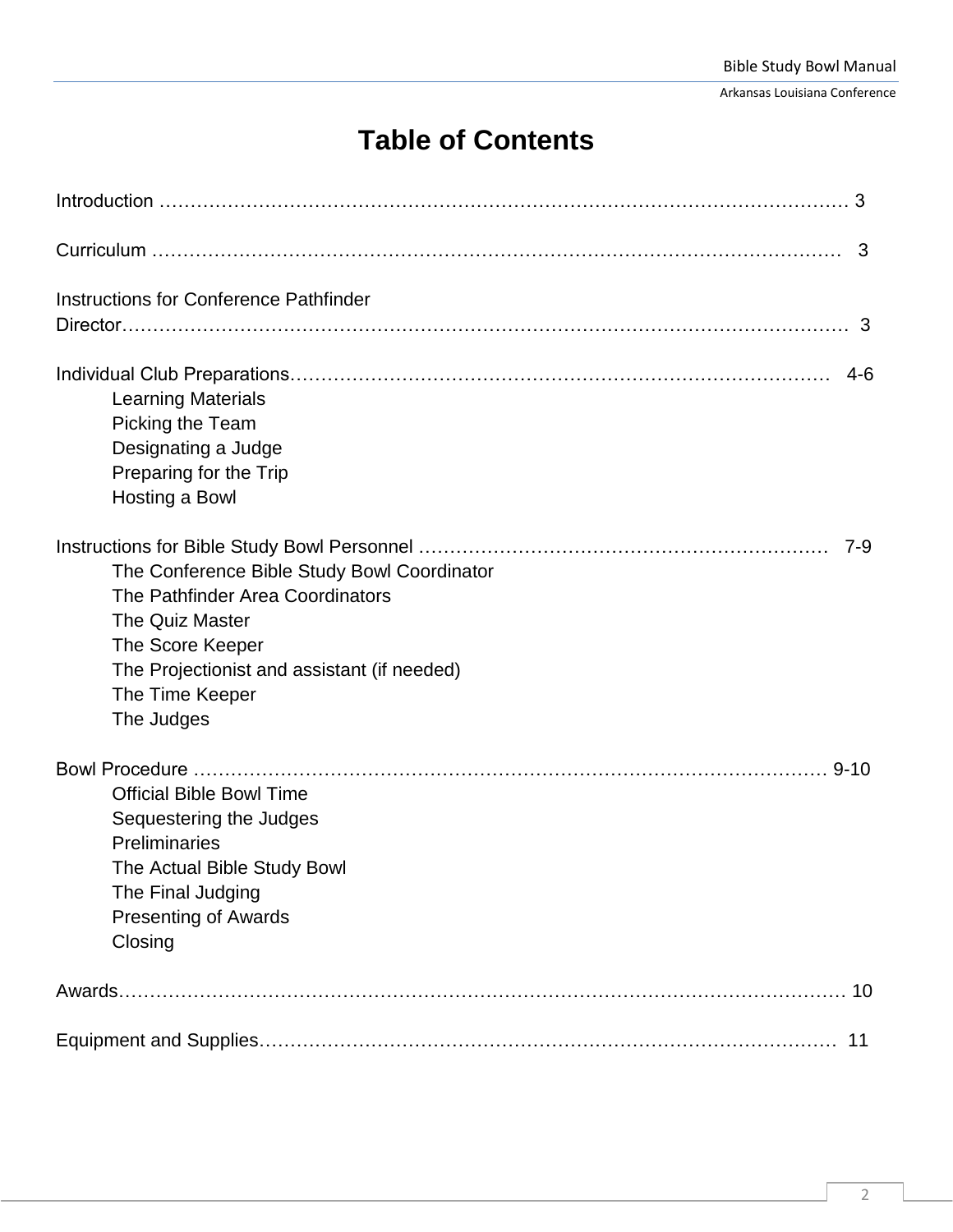### **Introduction**

The Pathfinder Bible Study Bowl is an annual challenge event in which Pathfinders teams strive to demonstrate superior Bible knowledge. The event is confined each year to a group of selected Bible Studies which are chosen well in advance.

The ultimate purpose of the Bible Study Bowl, as with all Bible study, is to bring the participants closer to Jesus and to be able to "Give an answer for their faith" on selected topics. While the competitive element provides a powerful motivation, competition is not the object. There are no losers in the Bible Study Bowl; in fact each and every team has the opportunity to be a  $1<sup>st</sup>$  place winner! The awards given are but tokens of the far greater prize obtained by all that make His Work their study.

This manual envisions two levels of challenge in which area-level bowls happen early in February and conference-level bowls later in February. The Conference Pathfinder Director sponsors the bowls.

Pathfinder Area Coordinators will organize and conduct the contest at the Area Level. A Conference Bible Study Bowl coordinator will organize and conduct the contest at the Conference Level.

# **Curriculum**

The Pathfinder Bible Study Bowl is based on the Pathfinder New King James version of the Bible. Selected Bible Studies are chosen each year. Any selection should be suitable with the following exception: no selection should be used twice in any five-year period since Pathfinder age covers a five-year range.

## **Instructions for the Conference Pathfinder Director**

- 1. **Conference Pathfinder Director** sponsors the Area and Conference Level bowls.
	- A. **Initiate the Area and Conference Level Bible Study Bowls.** Conferences with more than twelve participating clubs should be divided into two or more geographic areas of up to twelve participating clubs each.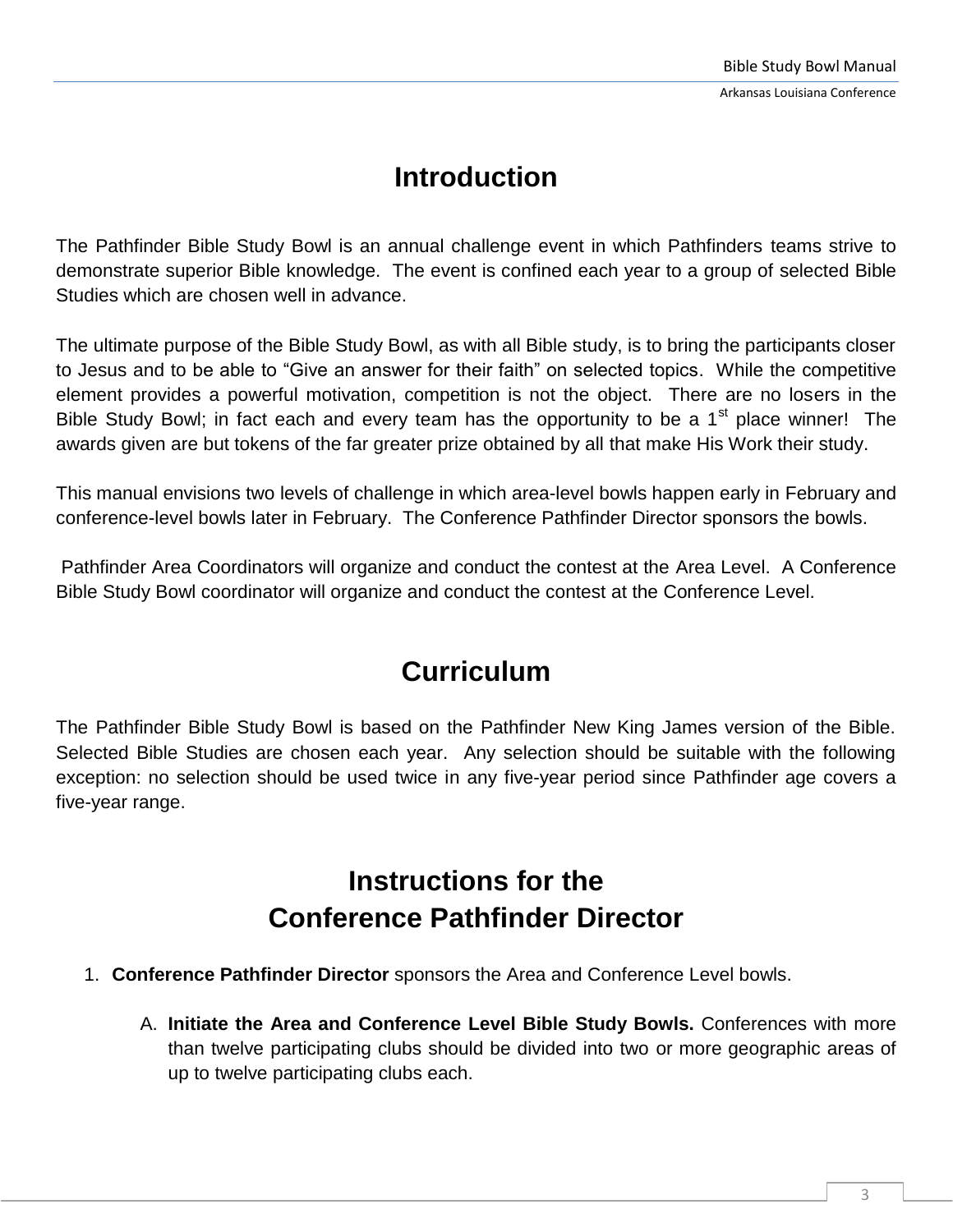- B. **Appoint a Conference Bible Bowl Coordinator** to organize and conduct the bowl at the Conference Level. Each should have a box of supplies (see Equipment and Supplies) for (up to 12) teams that participate at a given site.
	- i. **The development of Bible Study Bowl Questions** is overseen by the Conference Bible Study Bowl Coordinator. 125 questions, using the Pathfinder New King James Bible, should be completed in December and are "Top Secret". The only other person to have a copy of the "Official Questions" is the Quiz Master.

Each question must have a concrete, objective answer and cite the reference. Approximately the same number of questions should come from each Selected Bible Study.

 Question types are multiple choice and true/false. Multiple answers are designated as A, B or C. True and false questions will be designated as A, or B. This method eliminates the confusion associated with spelling errors.

- ii. **Confirm the location and set a time** for the Conference-level bowl.
- iii. **Coordinate Awards** needed for the bowl.
- C. **Communicate with Pathfinder Area Coordinators.** These people will organize and conduct the bowls at the Area Level. Each should have a box of supplies (see Equipment and Supplies) for (up to 12) teams that participate at a given site.
	- i. **Confirm the location and set a time** for the Area-level bowls. Each area-level bowl is generally held in the church of the club that was the top  $1<sup>st</sup>$  place winner for the previous year.
	- ii. **Coordinate Awards** needed for the bowls.
- D. **Get the word out.** Early in the Pathfinder year, an announcement should go to the Conference Bible Study Bowl Coordinator and to Pathfinder Area Coordinators for them to notify every Club Director. The Announcement should include: The Bible Studies selected for the year, the date, time, and location for each area-level bowl, and the date, time, and location for the conference level bowl.
- E. **Provide the Arkansas-Louisiana Pathfinder Bible Study Bowl Manual** to all club directors.

### **Individual Club Preparations**

#### 1. **Learning the Material**

a. All questions asked in the Bible Study Bowl are based on the **"Pathfinder New King James version"** of the Bible.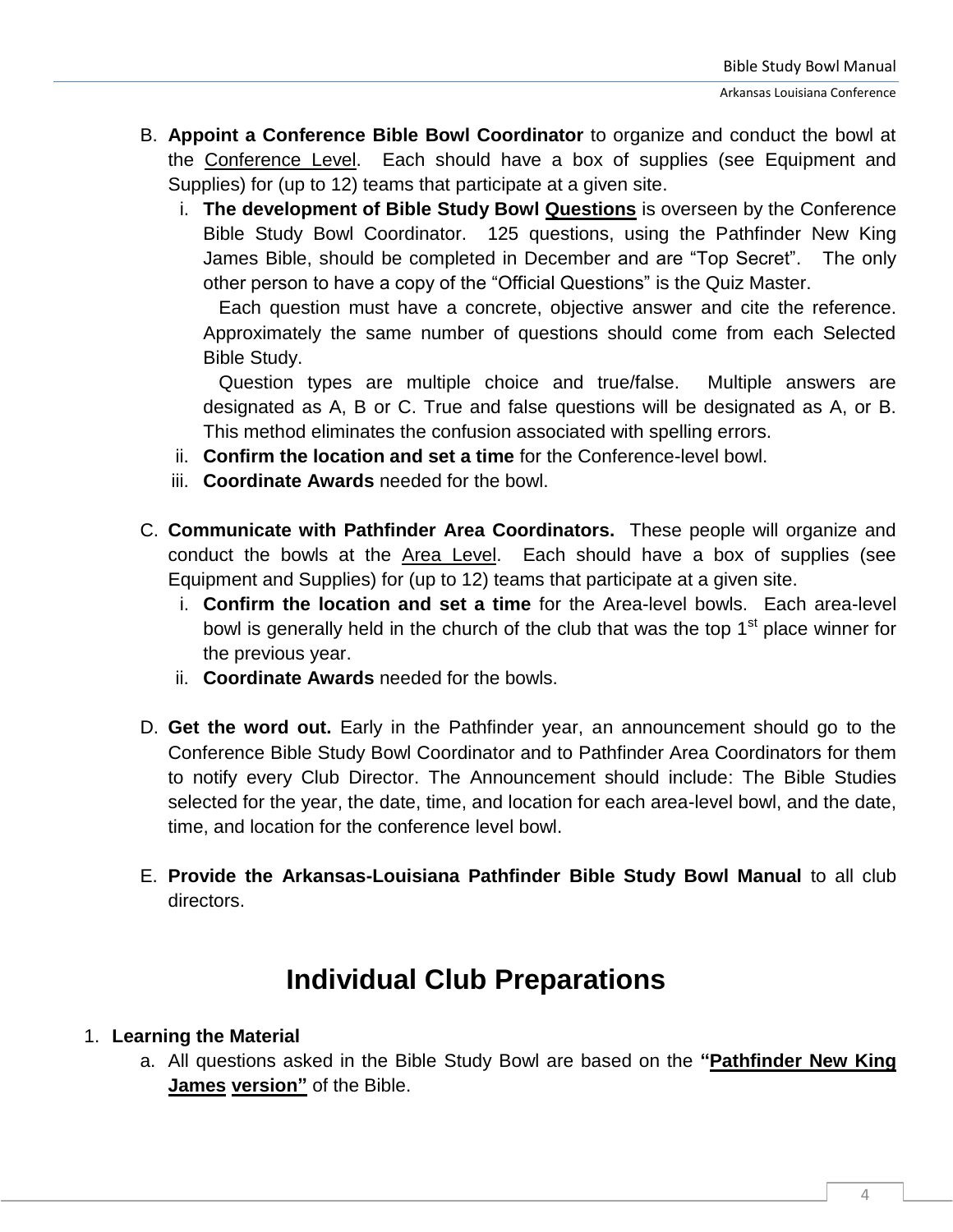- b. As soon as the Selected Bible Studies are announced for the upcoming year, the Pathfinder Club Director should appoint a "Coach" to be in charge of team preparation.
	- 1. For the first few weeks as many Pathfinders as possible should be involved in the study. Play games, have contests, and keep it fun. Build interest by being interesting. Above all, keep a spiritual focus.
	- 2.As time progresses, the preparation should focus more on the team itself. The bulk of team preparation is "Bible Marking" to follow along with the Bible Study topics, and learning the material.
	- 3.The team can also spend time writing questions, quizzing each other and learning the answers. This will help further reinforce the material.
	- 4.Include a few abstract questions for study. While the questions asked at the bowl will require very straightforward answers, more abstract questions during preparation will help to broaden the teams understanding of the material.
	- 5.Be sure each question for study, cites a reference. Excellence in Bible scholarship demands not only familiarity with the Biblical data but also the ability to find it.
	- 6.Some team members may choose to learn all of the selected Bible studies, others may specialize, becoming experts on just one or two of the selected studies.
- 2. **Picking the team.** When "Coach" and Club director are ready to make the decision about who will make the team, the following basic requirements apply:
	- a. Written or oral quizzes have often proved useful in selecting a dedicated team. Beyond the requirements listed below, each club is free to set its own guidelines regarding the selection of team members.
	- b. More than one team per club may participate. Members must stay with the same team with no mixing or trading of team members as they advance to the next level.
	- c. A team consists of up to six members. In addition, up to two alternates per team may be designated in case of illness or other emergency. Team members and alternates must be members of the Pathfinder club they represent. Team members and alternates must be in grades 5 through 10.
	- d. Each team should choose five officers to serve at the bowl itself: 1.**The Captain** makes the final decision about what the team's answers will be during the bowl. This is usually the one who has the best grasp of the material.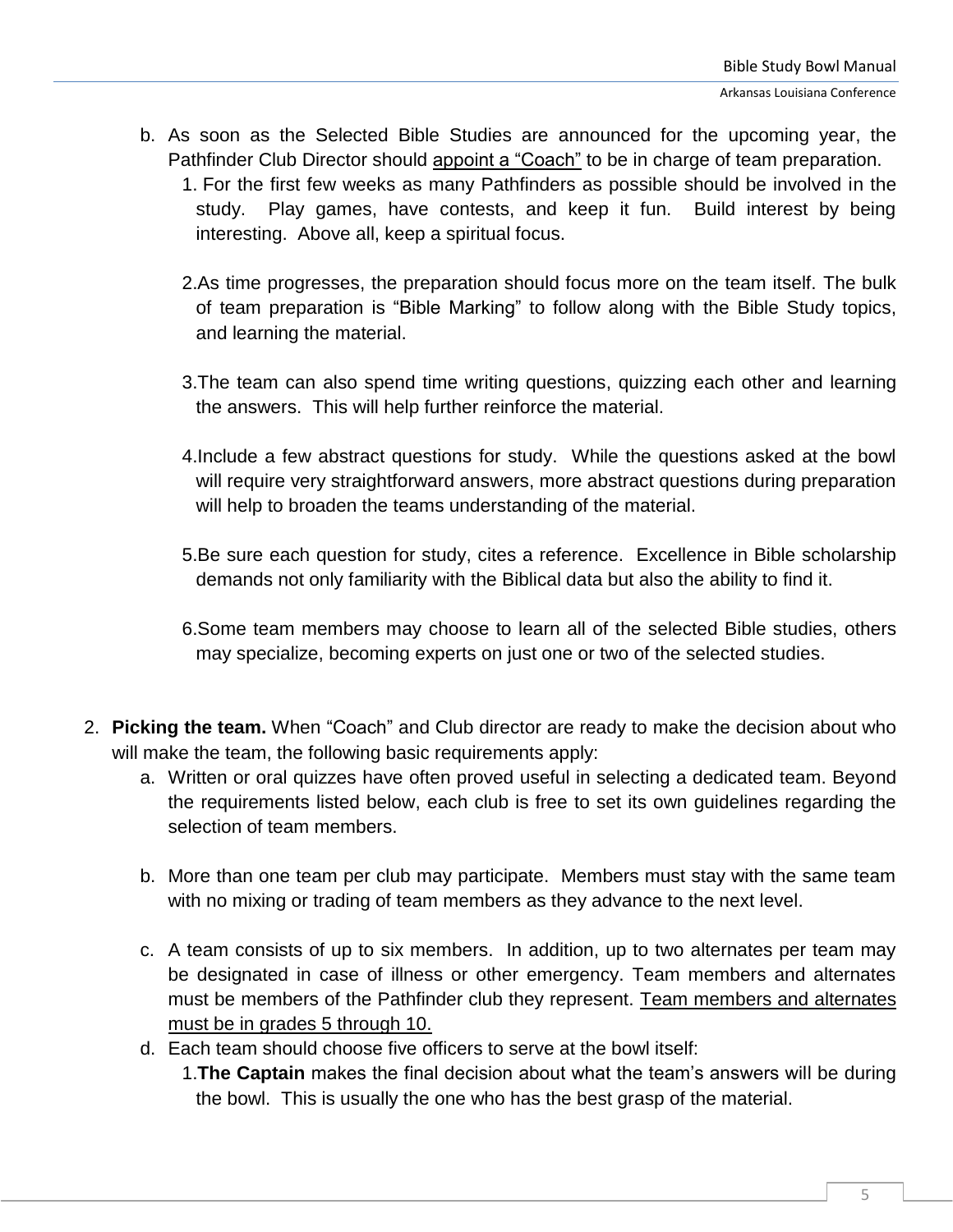- 2.**The Scribe** writes the team's answers. This should be someone who writes legibly and quickly. Spelling is not an issue as all answers are A, B, C.
- 3.**The Caddy** holds the extra answer cards until they are needed.
- 4.**The Courier** takes the answer cards to the Quiz Master.
- **e. The one alternate maybe substituted into the team at halftime.**
- 3. **Designating a Judge.** Bowl Procedure requires each club to designate a Judge to serve at the bowl itself. This person should be knowledgeable about the selected Bible Studies. Each judge should bring to the bowl a "Marked" Pathfinder New King James version of the Bible for the selected Bible Studies. It is not the Judge's role to be the advocate of the team they are with, but rather to act impartially to ensure that all teams are treated fairly. (The Judges duties are detailed under Bible Study Bowl Procedure).
- 4. **Preparing for the trip.** Pathfinders must be in full NAD Class A uniform**.** There will be exceptions made at the discretion of the Pathfinder Youth Director. Each club is responsible for their own accommodations and expenses associated with trips to the Area and Conference Level Bowls.
- 5. **Hosting a Bible Study Bowl.** If your club is hosting a Bible Study Bowl, here are a few tips to help your hospitality shine.
	- a. Give visiting Clubs information on a gym or other facility that may be available to "camp out" in. Make arrangements to have the facility opened.
	- b. Enlist the help of church members to host a potluck dinner or to provide supper for the visiting clubs.
	- c. Open the auditorium where the Bible Study Bowl is to be held by 1:00pm Sabbath afternoon. If possible, provide quiet rooms/areas for visiting teams to have last minute study and prayer time.
	- d. Provide someone locally to operate the sound system for the bowl. The sound system needs to be set up and functioning no later than 1:15pm on Sabbath afternoon.
	- e. Provide a pitcher of water and glasses for the quiz master and his staff during the bowl.
	- f. OPTIONAL Plan a social activity if possible for the evening following the bowl. Be aware that a lot of team may need to travel immediately after the Bible Study Bowl.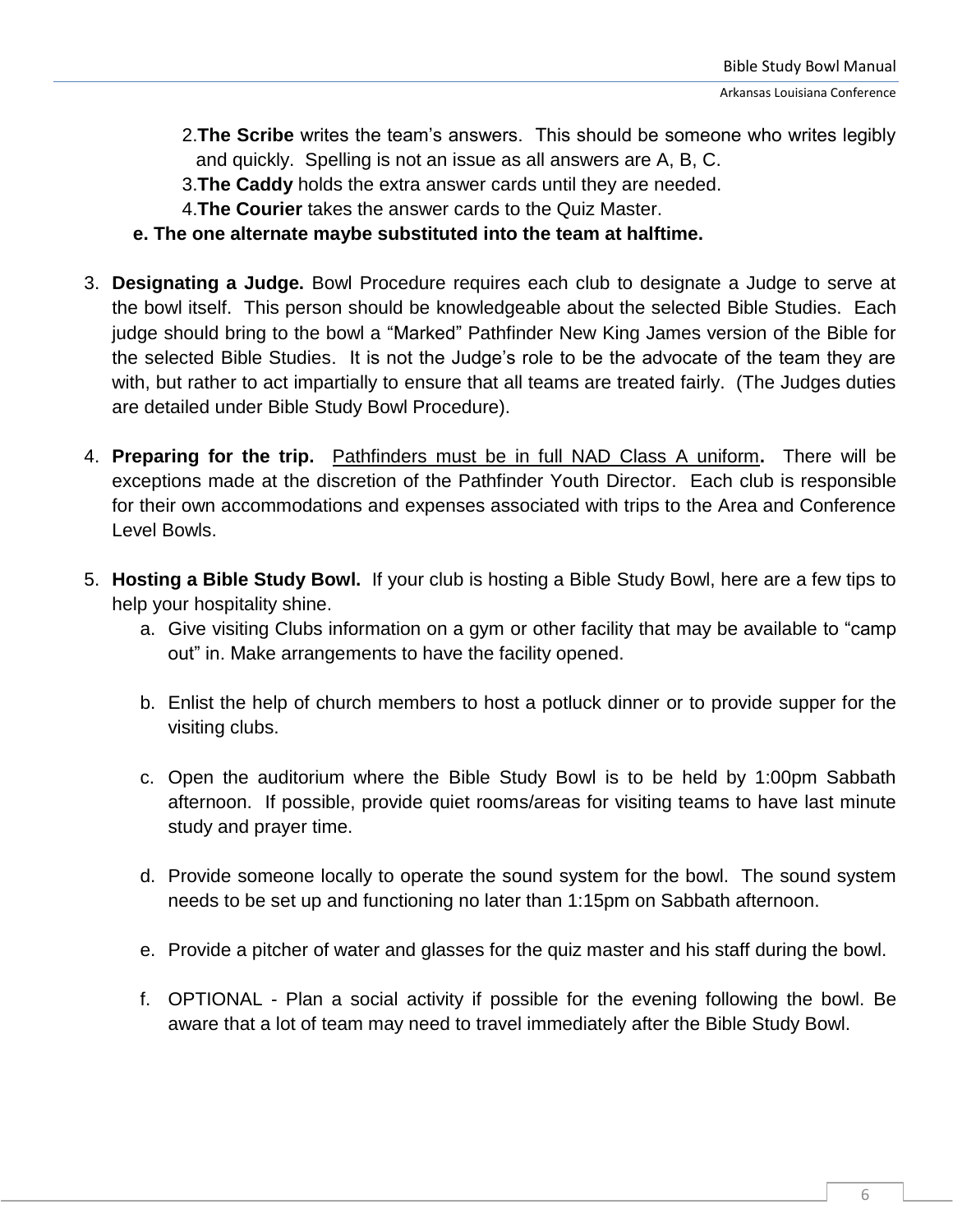### **Instructions for Bible Study Bowl Personnel**

- 1. The **Conference Bible Study Bowl coordinator** will organize and conduct the contest at the Conference Level.
- 2. **Pathfinder Area Coordinators** will organize and conduct the contest at the Area Level.
	- A. **Before the Bowl:** Review the Bible Study Bowl Procedures.
		- 1. Coordinators should stay in touch with the clubs in their areas, encouraging them to participate and answering questions about the Bible Study Bowl.
		- 2. Sometime in January find volunteers to fill the following positions:
			- a) **Quiz Master**. Reads the questions to the team during the Bible Study Bowl. This should be someone who is not affiliated with any team. He should be both able to read well aloud and willing to become very familiar with the selected Bible Studies, the "Official Questions" and answers, and references.
			- b) **Score Keeper**. Is the record keeper for the Bible Study Bowl. Needs to be someone who keeps neat, legible records and is familiar with Bible Study Bowl Procedures.
			- c) **Computer Operator**. Runs the computer generated questions and answers for the Quiz Master.
			- d) **Time Keeper**. Keeps time for each question. Choose someone who is punctual and familiar with Bible Study Bowl Procedures.
			- e) **Judges**. (See sections on Individual Club Preparation, and Bowl procedure)
			- f)**Grader.** Grades the answer cards as they come to the Quiz Master.
			- g) **File Clerk.** Files the answer cards after they are graded.
		- 3. Provide each volunteer a copy of the Arkansas-Louisiana Pathfinder Bible Study Bowl Manual. Contact volunteer helpers three weeks before the bowl to confirm their commitment and to remind them of the location and time of the bowl.
		- 4.Contact the Pathfinder Director of the club hosting the Bible Study Bowl to see what equipment is available. Equipment required to conduct the Bible Study Bowl are: a Computer with a current "Excel" spreadsheet application, video projector, extension cords, projection screen, tables and chairs: (have plenty of chairs for teams, staff, and audience), and two microphones: for time keeper and quiz master. The Coordinator of the Bowl *may* if he or she chooses bring their own computer to conduct the Bible Study Bowl.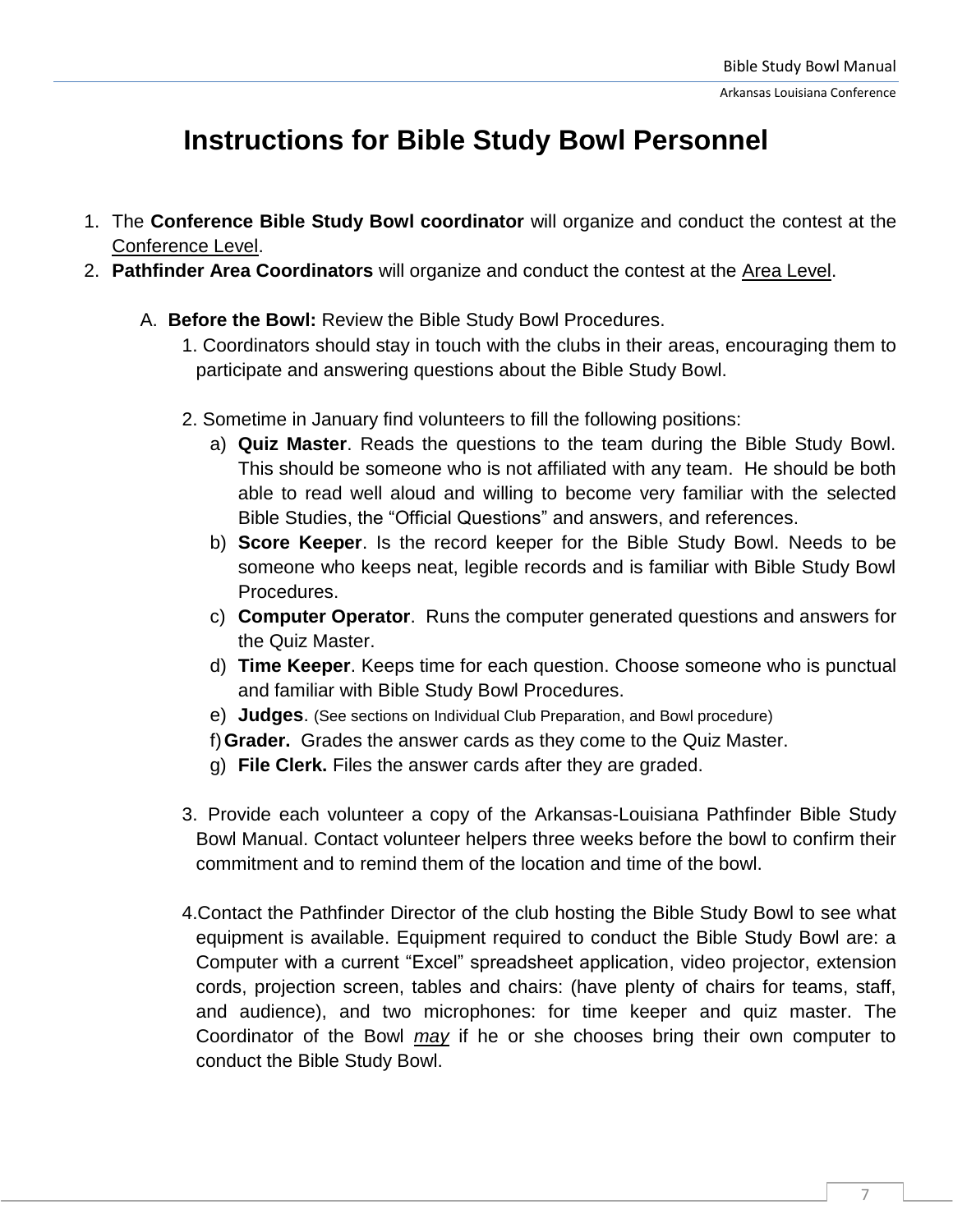5. Arrange for a photographer, song leader, flowers, special music, etc. that might be desired. Also a CD for background music as people arrive and at intermission is a nice touch.

#### **B. The day of the bowl.**

- 1. Oversee the arrangement of the meeting place.
	- a) Put out a clipboard, an overhead projector pen, and a pack of **paper or** transparent answer cards for each team on a chair in their circle.
	- b) Arrange a Judge's room: set up a private place with table & chairs to accommodate the Quiz Master and Judges.
	- c) To Arrange the sanctuary or auditorium:
		- 1) Cord off the first rows of enough seats for the contestants to sit during the devotional.
		- 2) Assure the Judges' seats are **next to each participating team.**
		- 3) At the front table have a place for the Quiz Master, the timekeeper, the grader, and set out supplies needed.
		- 4) During the questioning, the teams should be placed as far apart as practical with each team's chairs arranged in a circle between the audience and the Quiz Master.
		- 5) The **video** projector should be focused, the microphones tested, and all equipment and supplies ready by 2:00pm. Make trophies and awards available in the Judges Room.
- 2. Arrange for a short devotional talk and prayer for the contestants, staff, and guests; Emphasizing the goal of lifting the minds of those present to the ultimate purpose of the Bible Study Bowl; to bring participants closer to Jesus and to be able to "Give an answer for their faith" on selected topics. Exhort the Judges to be fair and impartial. Prepare the contestants to win humbly or to lose gracefully.
- 3.Ensure Compliance with Bible Study Bowl Procedure. Render a decision on any questions that may come up regarding a procedure not covered in this manual.

4.Arrange a volunteer to close the Bible Study Bowl with prayer.

#### C. **After the Bible Study Bowl.**

1.Reorganize the church or auditorium as before and return all equipment. Clean, dry, and repack answer cards and score sheets.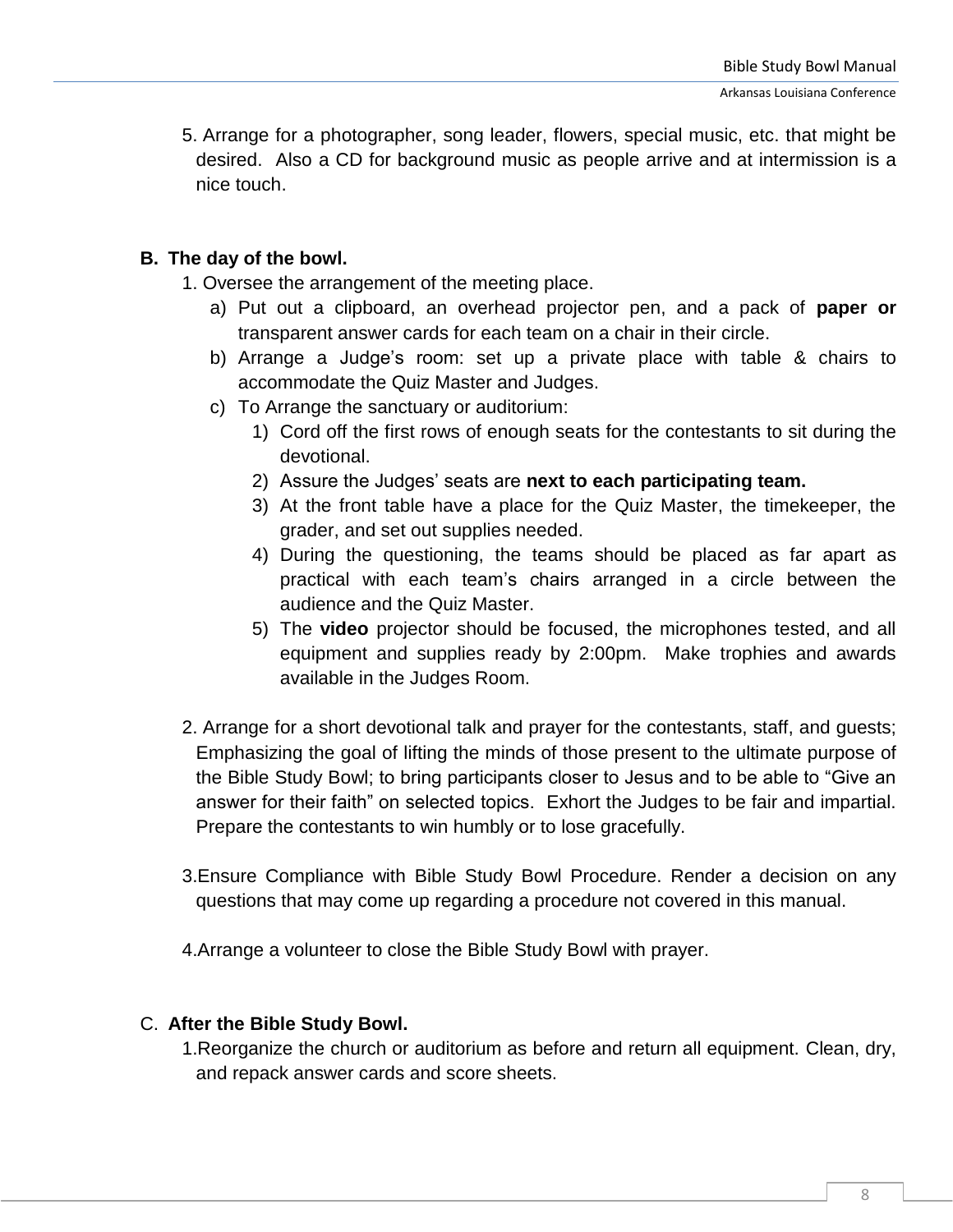2.Publish an interesting article with photographs about the Bible Study Bowl for the record, Conference and/or club website, church newsletter, or local paper.

3.A Card of thanks to the host Club is always appreciated.

# **Bowl Procedure**

- 1. **Official Bible Bowl Time**. The main program is to begin at 2:30 pm. The Quiz Master should have a portable clock visible to use as the official clock to signal the end of each round. Time will be paused at Quizmasters discretion.
- 2. **Sequestering the Judges**. At 2:00pm, Coordinator will accompany the Quiz Master and Judges to a private room to review the Bible Study Bowl procedures. The Judges must remain apart from the contestants until the bowl is over.
	- 1.**Judging the Bible Study Bowl:** If there is a question raised by **a participating team about a** question **the judge will make note of the question number for review after the contest has ended**. Time will NOT be paused during the contest. The Judges will be sequestered during the intermission and immediately after the contest to discuss any "Point of Question".
		- a) The Judge should state which answer card contains the contested **question**. The Judge should briefly state his reasons for the question.
		- b) After the contest, the Quiz Master, Judges and Event Coordinator will review any questions noted as a problem by the judges during the contest. Any problems will be decided by a majority of the above group.
- 3. **Preliminaries**. Endeavor for the Bible Study Bowl program to be spiritual orientated rather than "just a contest".

1.Include a Song Service, devotional remarks, and prayer.

2.The Coordinator then can give a short welcome and announcements. Briefly review with the audience that no coaching of any kind is allowed and that if a question arises it will be addressed by the judges at the time of sequester and not during the contest itself. The Coordinator then turns the time over to the quiz master and the questioning begins.

#### 4. **The Actual Bible Study Bowl.**

- A. **Round One**. Round one will end after **30** minutes or when 50 questions have been asked, whichever comes first.
	- a) **The Quiz Master reads each question twice,** including the reference. Each question is worth one point.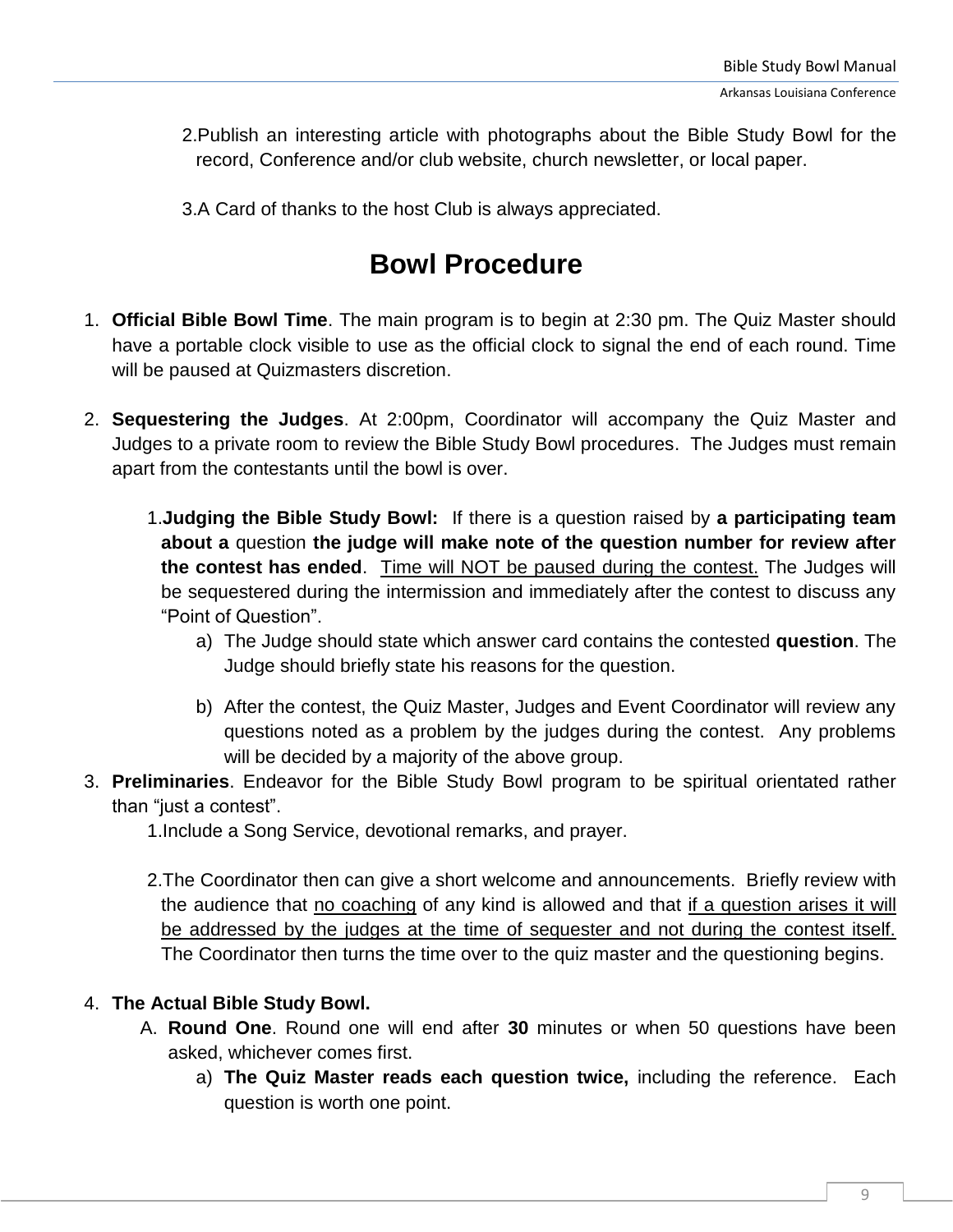- b) **The Time keeper starts the timer** as soon as the question has been read the second time. The teams should not be rushed through the answering process, but the bowl must be kept moving. A time limit of 10 seconds will be given for each answer. Exceptions may be made by the Quiz Master.
- c) **The Teams Respond.** Team members quietly discuss the question. The Captain makes the final decision about the answer. The Scribe writes the letter of the correct answer on the transparent card. The point is forfeited if the Scribe continues to write after the timer beeps. The Courier brings the answer card to the Quiz Master and must be in motion when time is called.
- **d) The Grader will score each answer card and pass it to the scorekeeper. A green overhead projector pen should be used to mark a 1 or 0 on the answer card.**
- **e) The Scorekeeper scores each answer** on the answer sheet and totals the scores at the end of the half and the end of the Bible Study Bowl. The answer cards are then given to the file clerk. Note: The scores should be kept secret from the teams and the audience so that no team will feel second class because of a lower score than the lead team.
- f) **The File Clerk** files the answer cards in the file box under the correct number tab so that answers can be checked if questions are raised at the end of the contest.
- B. **Intermission.** When the time is up for round one, if a question is in progress, that question should be finished. As stated before, the Judges must remain apart from the contestants during the intermission.
- C. **Round two.** Proceed the same as round one. Round two will end at the time designated or when 100 questions have been asked, whichever comes first.
- 5. **Final Judging** (refer to #2 above)
- 6. **Presentation of Awards** (refer to Awards section below)
- 7. **Closing:** Follow every Bible Study Bowl with prayer, allow time for pictures and well wishes for all teams participating.

### **Awards**

1. **Bible Bowl Study Pin** and/or **Star** is awarded to all participating team members, alternates, and adult coaches at the Area Level Bible Study Bowls as well as the awards listed below. Conference Level Awards will include only the awards listed below: